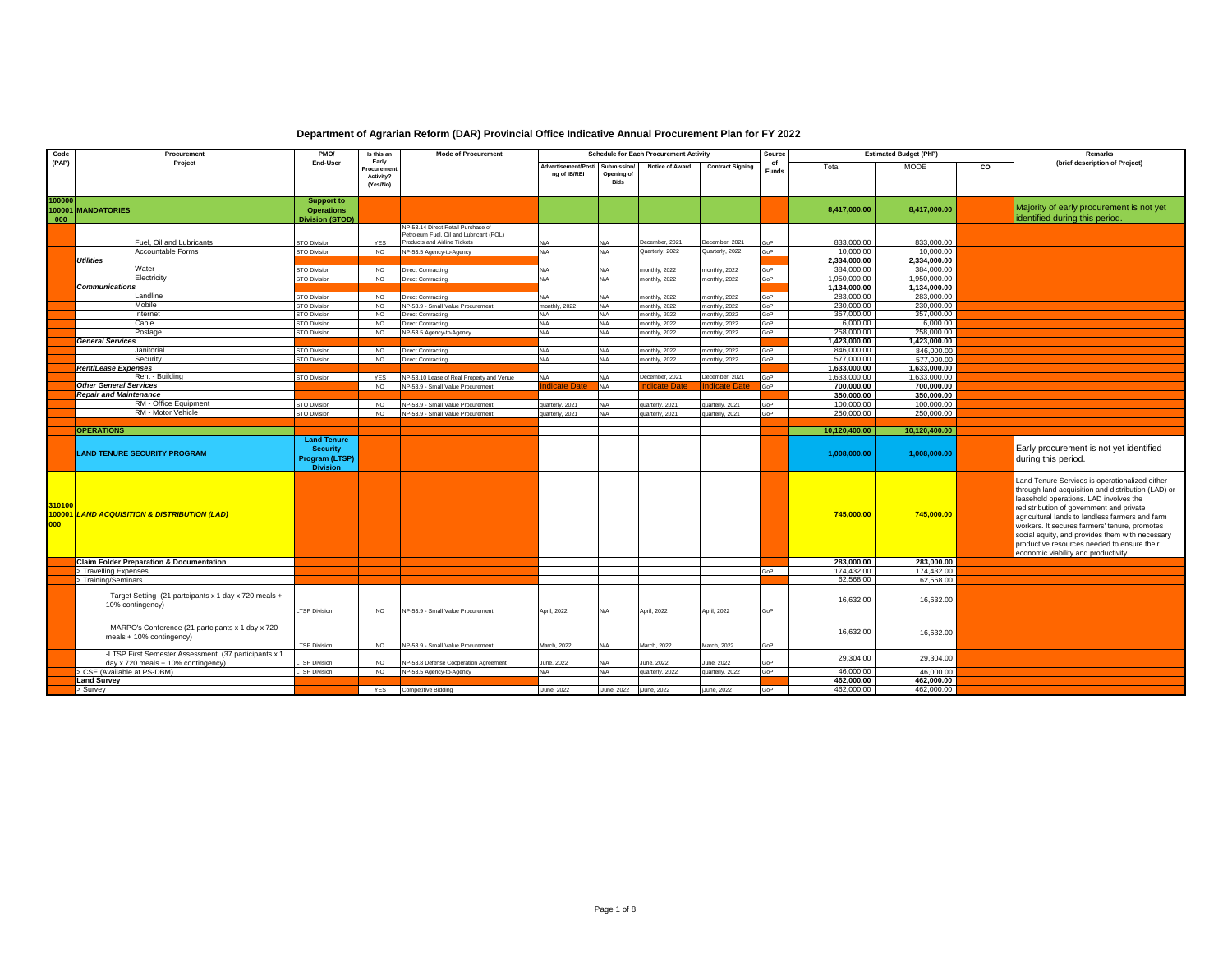| Code                    | Procurement                                                                                   | PMO/                                                       | Is this an                                   | <b>Mode of Procurement</b>                |                                     |                                          | <b>Schedule for Each Procurement Activity</b> |                         | Source       |                        | <b>Estimated Budget (PhP)</b> |           | Remarks                                                              |
|-------------------------|-----------------------------------------------------------------------------------------------|------------------------------------------------------------|----------------------------------------------|-------------------------------------------|-------------------------------------|------------------------------------------|-----------------------------------------------|-------------------------|--------------|------------------------|-------------------------------|-----------|----------------------------------------------------------------------|
| (PAP)                   | Project                                                                                       | End-User                                                   | Early<br>Procuremen<br>Activity?<br>(Yes/No) |                                           | Advertisement/Posti<br>ng of IB/REI | Submission/<br>Opening of<br><b>Bids</b> | Notice of Award                               | <b>Contract Signing</b> | <b>Funds</b> | Total                  | MOOE                          | <b>CO</b> | (brief description of Project)                                       |
| 200                     | 100004 POST - LAND DISTRIBUTION                                                               |                                                            |                                              |                                           |                                     |                                          |                                               |                         |              | 263,000.00             | 263,000.00                    |           |                                                                      |
|                         | SUBDIVISION SURVEY OF COLLECTIVE CLOA                                                         |                                                            |                                              |                                           |                                     |                                          |                                               |                         |              | 166,000.00             | 166,000.00                    |           |                                                                      |
|                         | Redocumentation of Distributed but Not Yet Documented (DNYD)<br>/Redocumentation Folder Lands | TSP Division                                               |                                              |                                           |                                     |                                          |                                               |                         |              | 166,000.00             | 166.000.00                    |           |                                                                      |
|                         | Not Requiring Survey                                                                          |                                                            |                                              |                                           |                                     |                                          |                                               |                         |              | 107,304.00             | 107.304.00                    |           |                                                                      |
|                         | > Repair and Maintenance (Motor Vehicle)                                                      | <b>TSP Division</b>                                        | NO.                                          | NP-53.9 - Small Value Procurement         | monthly, 2022                       | N/A                                      | monthly, 2022                                 | nonthly, 2022           |              | 31,000,00              | 31,000,00                     |           |                                                                      |
|                         | > Repair and Maintenance (office equiptment)                                                  | TSP Division                                               | <b>NO</b>                                    | NP-53.9 - Small Value Procurement         | quarterly, 2022                     | N/A                                      | quarterly, 2022                               | juarterly, 2022         |              | 6.000.00               | 6.000.00                      |           |                                                                      |
|                         | > Transportation and Delivery                                                                 | TSP Division                                               | <b>NO</b>                                    |                                           |                                     |                                          |                                               |                         |              | 21,000.00              | 21.000.00                     |           |                                                                      |
|                         | > Training/Seminars                                                                           |                                                            |                                              |                                           |                                     |                                          |                                               |                         |              |                        |                               |           |                                                                      |
|                         | - LTSP First Semester Assessment (37 participants x 1 day x 720 meals + 10%<br>contingency)   | TSP Division                                               | <b>NO</b>                                    | NP-53.9 - Small Value Procurement         | Sept., 2022                         |                                          | Sept., 2022                                   | Sept., 2022             |              | 29,304.00              | 29,304.00                     |           |                                                                      |
|                         | > Printing and Publication expenses                                                           | TSP Division                                               | <b>NO</b>                                    | NP-53.9 - Small Value Procurement         | monthly, 2022                       | N/A                                      | monthly, 2022                                 | monthly, 2022           |              | 20,000.00              | 20,000.00                     |           |                                                                      |
|                         | <b>Preparation of LADIS</b>                                                                   |                                                            |                                              |                                           |                                     |                                          |                                               |                         |              | 51.000.00              | 51.000.00                     |           |                                                                      |
|                         | > Office Supplies                                                                             |                                                            |                                              |                                           |                                     |                                          |                                               |                         |              |                        |                               |           |                                                                      |
|                         | - Common-Used Supplies & Equipment (CSE) Available at PS-DBM                                  | TSP Division                                               | NO.                                          | NP-53.5 Agency-to-Agency                  |                                     |                                          | quarterly, 2022                               | uarterly, 2022          |              | 30,000,00              | 30,000.00                     |           |                                                                      |
|                         | - Common-Used Supplies & Equipment (CSE) Not Available at PS-DBM                              | TSP Division                                               | <b>NO</b>                                    | NP-53.9 - Small Value Procurement         | quarterly, 2022                     | N/A                                      | quarterly, 2022                               | quarterly, 2022         |              | 21,000.00              | 21,000.00                     |           |                                                                      |
|                         | <b>Installation of ARBs</b>                                                                   |                                                            |                                              |                                           |                                     |                                          |                                               |                         |              | 46.000.00              | 46.000.00                     |           |                                                                      |
|                         | > Representation Expenses (Food expenses for meetings & consultations)                        | TSP Division                                               | NO.                                          | NP-53.9 - Small Value Procurement         | nonthly, 2022                       | N/A                                      | monthly, 2022                                 | monthly, 2022           |              | 37,000.00              | 37,000.00                     |           |                                                                      |
|                         | > Communication Allowance (PACCU/Hotline 888)                                                 | TSP Division                                               | NO.                                          | NP-53.9 - Small Value Procurement         | nonthly, 2022                       |                                          | monthly, 2022                                 | monthly, 2022           |              | 9.000.00               | 9,000.00                      |           |                                                                      |
|                         |                                                                                               |                                                            |                                              |                                           |                                     |                                          |                                               |                         |              |                        |                               |           |                                                                      |
|                         | <b>AGRARIAN JUSTICE DELIVERY PROGRAM</b>                                                      |                                                            |                                              |                                           |                                     |                                          |                                               |                         |              |                        |                               |           |                                                                      |
| 320100<br>100002<br>000 | <b>ADJUDICATION OF AGRARIAN REFORM CASES</b>                                                  | rovincial Agrarian<br>Reform Adjudication<br>Board (PARAB) |                                              |                                           |                                     |                                          |                                               |                         |              | 812,000.00             | 812,000.00                    |           | Early procurement is not yet identified<br>during this period.       |
|                         | <b>Case Resolution</b>                                                                        |                                                            |                                              |                                           |                                     |                                          |                                               |                         |              | 727,000.00             | 727,000.00                    |           |                                                                      |
|                         | > Training/Seminar                                                                            |                                                            |                                              |                                           |                                     |                                          |                                               |                         |              | 415,000,00             | 415.000.00                    |           | Adjudication of Cases involves the resolution of                     |
|                         | - DARAB MIMAROPA 1st Quarter Assessment, Strategic Planning cum Cascading<br>of Issuances     | PARAB                                                      | NO.                                          | NP-53.10 Lease of Real Property and Venue |                                     | N/A                                      | March, 2022                                   | March, 2022             | GoP          | 186,000.00             | 186,000.00                    |           | cases by the DAR Adjudication Board (DARAB)<br>and any of its salas. |
|                         | DARAB MIMAROPA 4th Quarter Assessment                                                         | PARAB                                                      | NO.                                          | NP-53.10 Lease of Real Property and Venue | N/A                                 | N/A                                      | Nov., 2022                                    | lov., 2022              | GoP          | 105,000.00             | 105.000.00                    |           |                                                                      |
|                         | DARAB and ALS Strategic Planning                                                              | PARAB                                                      | NO.                                          | NP-53.10 Lease of Real Property and Venue | N/A                                 | N/A                                      | June, 2022                                    | June, 2022              | GoP          | 105,000.00             | 105,000.00                    |           |                                                                      |
|                         | PARAB 20% share to Provincial Womens's Month Celebration                                      | PARAB                                                      | NO.                                          | NP-53.9 - Small Value Procurement         | Jan., 2022                          | N/A                                      | Jan., 2022                                    | Jan., 2022              | GoP          | 19,000.00              | 19,000.00                     |           |                                                                      |
|                         | > Communication Allowance for Hotline 8888, PARAB staff and for training                      | PARAB                                                      | NO.                                          | NP-53.9 - Small Value Procurement         | nonthly, 2022                       |                                          | monthly, 2022                                 | nonthly, 2022           | GoP          | 40,000.00              | 40,000.00                     |           |                                                                      |
|                         | > Office Supplies                                                                             |                                                            |                                              |                                           |                                     |                                          |                                               |                         |              | 100,000.00             | 100.000.00                    |           |                                                                      |
|                         | - Common-Used Supplies & Equipment (CSE) Available at PS-DBM                                  | PARAB                                                      | NO.                                          | NP-53.5 Agency-to-Agency                  | N/A                                 | N/A                                      | quarterly, 2022                               | uarterly, 2022          | GoP          | 35,000.00              | 35,000.00                     |           |                                                                      |
|                         | - Common-Used Supplies & Equipment (CSE) Not Available at PS-DBM                              | PARAB                                                      | NO.                                          | NP-53.9 - Small Value Procurement         | quarterly, 2022                     |                                          | quarterly, 2022                               | juarterly, 2022         | GoP          | 65,000.00              | 65,000.00                     |           |                                                                      |
|                         | > Representation Expenses (Food expenses for meetings & consultations                         | PARAB                                                      | NO.                                          | NP-53.9 - Small Value Procurement         | nonthly, 2022                       |                                          | monthly, 2022                                 | nonthly, 2022           | GoP          | 42,000.00              | 42.000.00                     |           |                                                                      |
|                         | > Repair & Maintenance of Office Equipment                                                    | PARAB                                                      | NO.                                          | NP-53.9 - Small Value Procurement         | quarterly, 2022                     | N/A                                      | quarterly, 2022                               | uarterly, 2022          | GoP          | 25,000.0               | 25,000.00                     |           |                                                                      |
|                         | > Repair & Maintenance of Motor Vehicle                                                       | PARAB                                                      | NO.                                          | NP-53.9 - Small Value Procurement         | quarterly, 2022                     | N/A                                      | quarterly, 2022                               | uarterly, 2022          | GoP          | 34,000.00              | 34,000.00                     |           |                                                                      |
|                         | > Rent of Motor Vehicle                                                                       | PARAB                                                      | NO.                                          | NP-53.9 - Small Value Procurement         | quarterly, 2022                     |                                          | quarterly, 2022                               | uarterly, 2022          | GoP          | 71,000.00              | 71,000.00                     |           |                                                                      |
|                         | <b>Mediation</b>                                                                              | PARAB                                                      |                                              |                                           |                                     |                                          |                                               |                         | GoP          | 68,000.00              | 68.000.00                     |           |                                                                      |
|                         | > Repair & Maintenance of Office Equipment                                                    |                                                            | <b>NO</b>                                    | NP-53.9 - Small Value Procurement         | quarterly, 2022                     | N/A                                      | quarterly, 2022                               | quarterly, 2022         |              | 68,000.00<br>17,000.00 | 68,000.00                     |           |                                                                      |
|                         | Execution/implementation<br>> Repair & Maintenance of Motor Vehicle                           | PARAB                                                      | <b>NO</b>                                    | NP-53.9 - Small Value Procurement         | quarterly, 2022                     |                                          | quarterly, 2022                               | uarterly, 2022          | GoP          | 17,000.00              | 17.000.00<br>17,000.00        |           |                                                                      |
|                         |                                                                                               |                                                            |                                              |                                           |                                     |                                          |                                               |                         |              |                        |                               |           |                                                                      |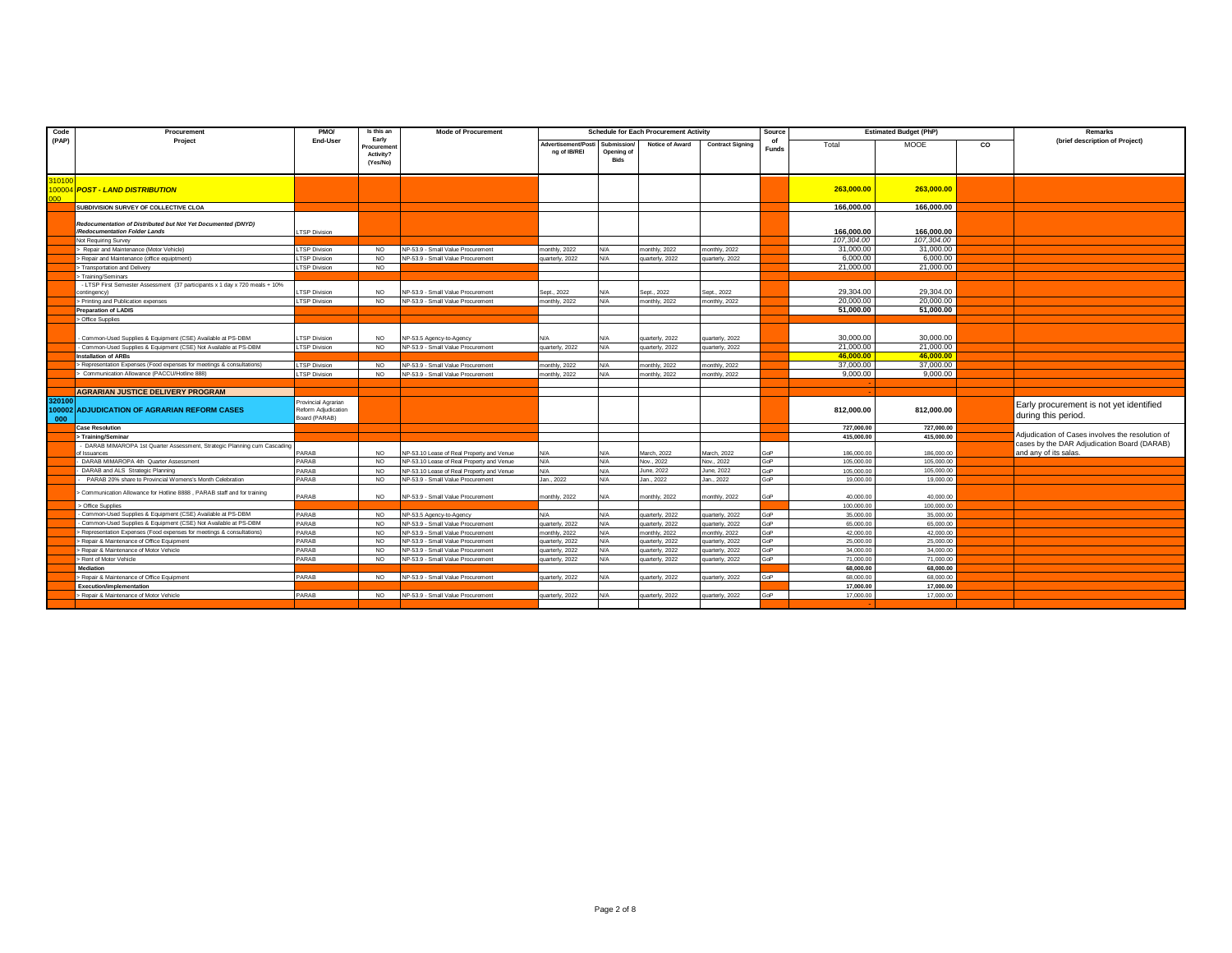| Code          | Procurement                                                                                                                 | PMO/                | Is this an                                   | <b>Mode of Procurement</b>                |                                     |                                          | <b>Schedule for Each Procurement Activity</b> |                         | <b>Estimated Budget (PhP)</b><br>Source |              |              |    | Remarks                                                                                                                                         |
|---------------|-----------------------------------------------------------------------------------------------------------------------------|---------------------|----------------------------------------------|-------------------------------------------|-------------------------------------|------------------------------------------|-----------------------------------------------|-------------------------|-----------------------------------------|--------------|--------------|----|-------------------------------------------------------------------------------------------------------------------------------------------------|
| (PAP)         | Project                                                                                                                     | End-User            | Early<br>Procuremer<br>Activity?<br>(Yes/No) |                                           | Advertisement/Posti<br>ng of IB/REI | Submission/<br>Opening of<br><b>Bids</b> | Notice of Award                               | <b>Contract Signing</b> | <b>Funds</b>                            | Total        | <b>MOOE</b>  | CO | (brief description of Project)                                                                                                                  |
| 320100<br>000 | 100004 AGRARIAN LEGAL ASSISTANCE (ALA)                                                                                      |                     |                                              |                                           |                                     |                                          |                                               |                         |                                         | 2,015,400.00 | 2.015.400.00 |    | Early procurement is not yet identified<br>during this period.                                                                                  |
|               | <b>Mediation</b>                                                                                                            |                     |                                              |                                           |                                     |                                          |                                               |                         |                                         | 1.952.400.00 | 1.952.400.00 |    |                                                                                                                                                 |
|               | > Expenses on Seminar/Training/ Workshops                                                                                   |                     |                                              |                                           |                                     |                                          |                                               |                         |                                         | 1,265,200.00 | 1,265,200.00 |    | Agrarian legal assistance is comprised of resolution                                                                                            |
|               | Skills Training Seminar for Barangay Agrarian Reform Committee (BARC) Mediators<br>Batch 1                                  | <b>ALS Division</b> | <b>NO</b>                                    | NP-53.9 - Small Value Procurement         | Jan., 2022                          | N/A                                      | Jan., 2022                                    | Jan., 2022              | GoP                                     | 144,000.00   | 144,000.00   |    | of agrarian law implementation (ALI) cases, ARB<br>representation before judicial and quasi-judicial<br>bodies, and mediation and conciliation. |
|               | Cascading of the 2021 Year-end Summative Assessment and Planning Conference<br>Involving Thrusts and Directives for CY 2022 | ALS Division        | NO.                                          | NP-53.10 Lease of Real Property and Venue |                                     |                                          | Feb., 2022                                    | Feb., 2022              | GoP                                     | 189,000.00   | 189,000.00   |    |                                                                                                                                                 |
|               | PBD Lawvering on Agri Business Contract Review and Negotiation                                                              | <b>ALS Division</b> | NO.                                          | NP-53.9 - Small Value Procurement         | Apr., 2022                          | N/A                                      | Apr., 2022                                    | Apr., 2022              | GoP                                     | 36,000.00    | 36,000.00    |    |                                                                                                                                                 |
|               | 1st Quarter Assessment of Physical and Financial Utilization Status                                                         | <b>ALS Division</b> | <b>NO</b>                                    | NP-53.10 Lease of Real Property and Venue | Apr., 2022                          | N/A                                      | Apr., 2022                                    | Apr., 2022              | GoP                                     | 288,000.00   | 288,000.00   |    |                                                                                                                                                 |
|               | Mass Mediation and Dialogue Batch 1                                                                                         | <b>ALS Division</b> | NO.                                          | NP-53.9 - Small Value Procurement         | May 2022                            | N/A                                      | Mav. 2022                                     | Mav. 2022               | GoP                                     | 28,000.00    | 28,000.00    |    |                                                                                                                                                 |
|               | Skills Training Seminar for Barangay Agrarian Reform Committee (BARC) Mediators<br>Batch 2                                  | <b>ALS Division</b> | <b>NO</b>                                    | NP-53.10 Lease of Real Property and Venue |                                     | N/A                                      | July, 2022                                    | <b>July, 2022</b>       | GoP                                     | 144,000.00   | 144,000.00   |    |                                                                                                                                                 |
|               | Skills Training Seminar for Barangay Agrarian Reform Committee (BARC) Mediators<br>Batch 3                                  | <b>ALS Division</b> | <b>NO</b>                                    | NP-53.10 Lease of Real Property and Venue |                                     | N/A                                      | Oct., 2022                                    | Oct., 2022              | GoP                                     | 133,200.00   | 133,200.00   |    |                                                                                                                                                 |
|               | Mass Mediation and Dialogue Batch 2                                                                                         | <b>ALS Division</b> | <b>NO</b>                                    | NP-53.9 - Small Value Procurement         | <b>July</b> , 2022                  | N/A                                      | <b>July, 2022</b>                             | <b>July, 2022</b>       | GoP                                     | 32,000.00    | 32,000.00    |    |                                                                                                                                                 |
|               | Mass Mediation and Dialogue Batch 3                                                                                         | <b>ALS Division</b> | <b>NO</b>                                    | NP-53.9 - Small Value Procurement         | Oct. 2022                           | N/A                                      | Oct. 2022                                     | Oct. 2022               | GoP                                     | 28,000.00    | 28,000.00    |    |                                                                                                                                                 |
|               | Year End Assessment cum Physical and Financial Accomplishment                                                               | <b>ALS Division</b> | NO.                                          | NP-53.10 Lease of Real Property and Venue | N/A                                 | N/A                                      | Sept., 2022                                   | Sept., 2022             | GoP                                     | 243,000.00   | 243,000.00   |    |                                                                                                                                                 |
|               | > Communication Allowance for Hotline 8888 and PQRO                                                                         | <b>ALS Division</b> | NO.                                          | NP-53.9 - Small Value Procurement         | monthly, 2022                       | N/A                                      | monthly, 2022                                 | monthly, 2022           | GoP                                     | 67,200.00    | 67,200.00    |    |                                                                                                                                                 |
|               | > Repair and Maintenance (Motor vehicle)                                                                                    | <b>ALS Division</b> | NO.                                          | NP-53.9 - Small Value Procurement         | quarterly, 2022                     | N/A                                      | quarterly, 2022                               | quarterly, 2022         | GoP                                     | 60,000.00    | 60,000.00    |    |                                                                                                                                                 |
|               | > Repair and Maintenance (Office Equipment)                                                                                 | <b>ALS Division</b> | NO.                                          | NP-53.9 - Small Value Procurement         | quarterly, 2022                     | N/A                                      | quarterly, 2022                               | quarterly, 2022         | GoP                                     | 60,000.00    | 60,000.00    |    |                                                                                                                                                 |
|               | >Transportation and Delivery                                                                                                | <b>ALS Division</b> |                                              |                                           |                                     |                                          |                                               |                         | GoP                                     | 60,000.00    | 60,000.00    |    |                                                                                                                                                 |
|               | > Representation Expenses (Food expenses for meetings & consultations)                                                      | <b>ALS Division</b> | NO.                                          | NP-53.9 - Small Value Procurement         | monthly, 2022                       | <b>V/A</b>                               | monthly, 2022                                 | monthly, 2022           | GoP                                     | 30,000.00    | 30,000.00    |    |                                                                                                                                                 |
|               | > Printing & Publication                                                                                                    | <b>ALS Division</b> | NO.                                          | NP-53.9 - Small Value Procurement         | 1st & 2nd atrs. 2022                |                                          | 1st & 2nd gtrs, 2022                          | 1st & 2nd gtrs, 2022    | GoP                                     | 10,000.00    | 10,000.00    |    |                                                                                                                                                 |
|               | > Common-Used Supplies & Equipment (CSE)                                                                                    |                     |                                              |                                           |                                     |                                          |                                               |                         |                                         | 400,000.00   | 400,000.00   |    |                                                                                                                                                 |
|               | - available at PS-DBM                                                                                                       | <b>ALS Division</b> | <b>NO</b>                                    | NP-53.5 Agency-to-Agency                  | $N/\Delta$                          | N/A                                      | quarterly, 2022                               | quarterly, 2022         | GoP                                     | 130,000.00   | 130,000.00   |    |                                                                                                                                                 |
|               | -not available at PS-DBM                                                                                                    | <b>ALS Division</b> | <b>NO</b>                                    | NP-53.9 - Small Value Procurement         | quarterly, 2022                     |                                          | quarterly, 2022                               | quarterly, 2022         | GoP                                     | 270,000.0    | 270,000.00   |    |                                                                                                                                                 |
|               | QUASI-JUDICIAL                                                                                                              |                     |                                              |                                           |                                     |                                          |                                               |                         |                                         | 63,000.00    | 63.000.00    |    |                                                                                                                                                 |
|               | <b>REGULAR CASE</b>                                                                                                         |                     |                                              |                                           |                                     |                                          |                                               |                         |                                         | 63,000.00    | 63,000.00    |    |                                                                                                                                                 |
|               | Common-Used Supplies & Equipment (CSE)                                                                                      |                     |                                              |                                           |                                     |                                          |                                               |                         |                                         | 63,000.00    | 63,000.00    |    |                                                                                                                                                 |
|               | -not available at PS-DBM                                                                                                    | <b>ALS Division</b> | <b>NO</b>                                    | Shopping                                  | quarterly, 2022                     | N/A                                      | quarterly, 2022                               | quarterly, 2022         | GoP                                     | 63,000.00    | 63,000.00    |    |                                                                                                                                                 |
|               |                                                                                                                             |                     |                                              |                                           |                                     |                                          |                                               |                         |                                         |              |              |    |                                                                                                                                                 |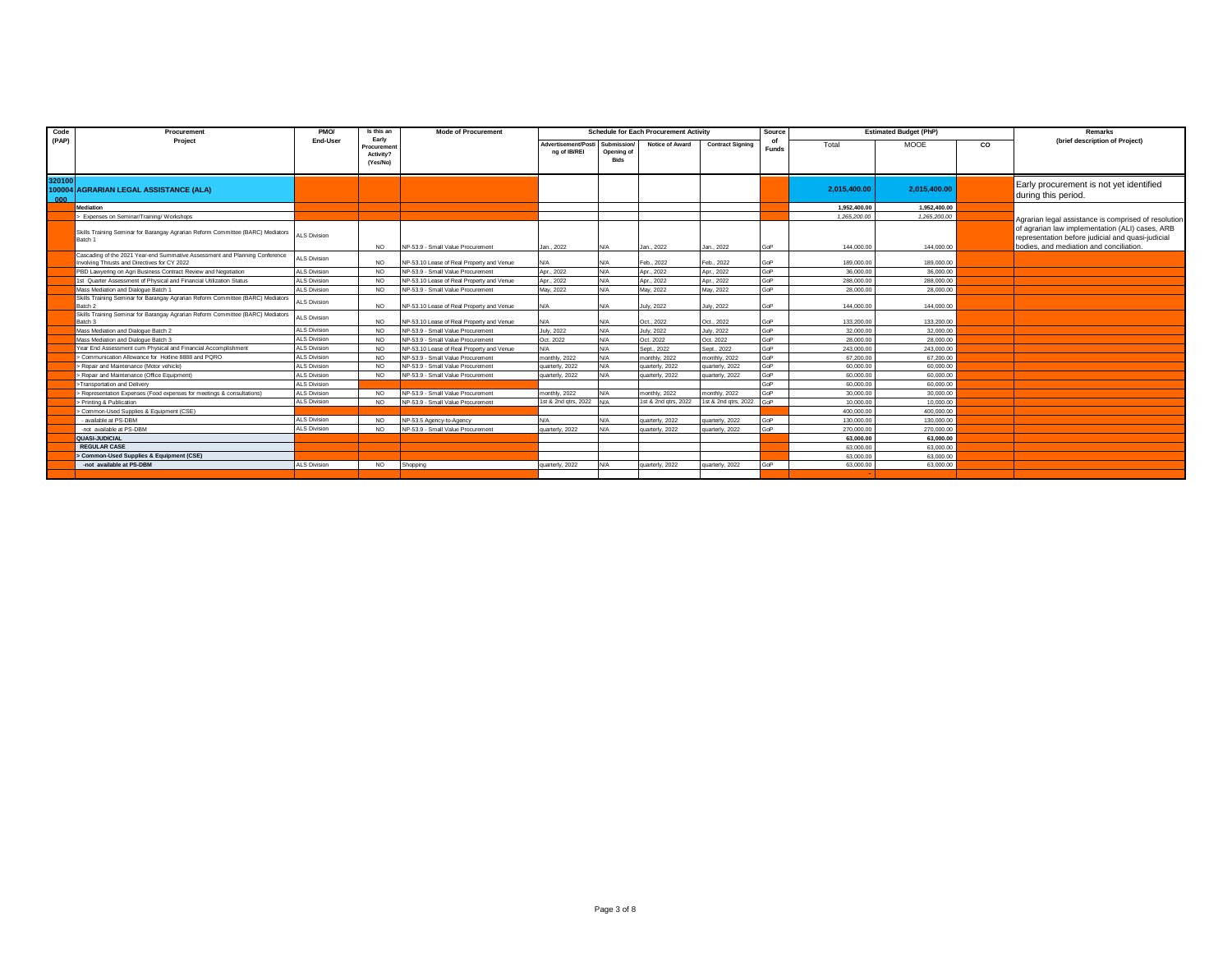| Code                                | Procurement                                                                                                                        | PMO/                                                                    | Is this an             | <b>Mode of Procurement</b>                                             |                               |                           | <b>Schedule for Each Procurement Activity</b> |                            | Source            | <b>Estimated Budget (PhP)</b> |                        | Remarks |                                                                                                                                                                                                                                                                                                                                  |
|-------------------------------------|------------------------------------------------------------------------------------------------------------------------------------|-------------------------------------------------------------------------|------------------------|------------------------------------------------------------------------|-------------------------------|---------------------------|-----------------------------------------------|----------------------------|-------------------|-------------------------------|------------------------|---------|----------------------------------------------------------------------------------------------------------------------------------------------------------------------------------------------------------------------------------------------------------------------------------------------------------------------------------|
| (PAP)                               | Project                                                                                                                            | End-User                                                                | Early<br>Procuremen    |                                                                        | Advertisement/Post            |                           | Notice of Award                               | <b>Contract Signing</b>    | of<br>Funds       | Total                         | MOOE                   | co      | (brief description of Project)                                                                                                                                                                                                                                                                                                   |
|                                     |                                                                                                                                    |                                                                         | Activity?<br>(Yes/No)  |                                                                        | ng of IB/REI                  | Opening of<br><b>Bids</b> |                                               |                            |                   |                               |                        |         |                                                                                                                                                                                                                                                                                                                                  |
|                                     |                                                                                                                                    |                                                                         |                        |                                                                        |                               |                           |                                               |                            |                   |                               |                        |         |                                                                                                                                                                                                                                                                                                                                  |
|                                     | <b>Igrarian Reform Beneficiaries Dev't &amp; Sustainability Program (ARBDSP)</b>                                                   | Agrarian Reform<br><b>Beneficiaries Dev't</b><br>Sustainability Program |                        |                                                                        |                               |                           |                                               |                            |                   | 6,285,000.00                  | 6,285,000.00           |         | ARBDSP is a key service delivery program that is<br>geared at providing the women and men ARBs,<br>and smallholder farmers and their organizations<br>within the Agrarian Reform Community (ARC) with<br>gender-responsive and apporpriate interventions to                                                                      |
| 301001                              | Supervision and management for effective delivery of support services                                                              | ARBDSP) Division                                                        |                        |                                                                        |                               |                           |                                               |                            |                   |                               |                        |         | make them more resilient, productive, enterprising,<br>and become active players in sustainable                                                                                                                                                                                                                                  |
| 00010                               |                                                                                                                                    |                                                                         |                        |                                                                        |                               |                           |                                               |                            |                   |                               |                        |         | communities.                                                                                                                                                                                                                                                                                                                     |
| <b>DO</b>                           |                                                                                                                                    |                                                                         |                        |                                                                        |                               |                           |                                               |                            |                   | 390.000.00                    | 390.000.00             |         |                                                                                                                                                                                                                                                                                                                                  |
|                                     | Conduct of IT-Enabled Maturity Assessment (ITEMA)                                                                                  |                                                                         | NO.                    |                                                                        | 3rd-4th qtrs., 2022           | N/A                       | 3rd-4th gtrs., 2022                           | 3rd-4th qtrs., 2022        | GoP               | 25,000.00<br>15,000.00        | 25,000.00<br>15,000.00 |         | Supervision and management indicator includes<br>Sectorial Monitoring and Evaluation, Assessment                                                                                                                                                                                                                                 |
|                                     | > Common Used Supplies & Equipment Not Available at PS-DBM<br>> Repair and Maintenance (Motor vehicle)                             | <b>ARBDSP Division</b><br><b>ARBDSP Division</b>                        | <b>NO</b>              | NP-53.9 - Small Value Procurement<br>NP-53.9 - Small Value Procurement | 3rd-4th qtrs., 2022           | N/A                       | 3rd-4th qtrs., 2022                           | 3rd-4th qtrs., 2022        | GoP               | 10,000.00                     | 10,000.00              |         | on the annual progress of the Agrarian Reform                                                                                                                                                                                                                                                                                    |
|                                     | Supervision, Management, and Monitoring and Evaluation                                                                             |                                                                         |                        |                                                                        |                               |                           |                                               |                            | <b>GoP</b>        | 365.000.00                    | 365,000.00             |         | Communities (ARCs) and Agrarian Reform                                                                                                                                                                                                                                                                                           |
|                                     | > Expenses on Seminar/Training/ Workshops                                                                                          |                                                                         |                        |                                                                        |                               |                           |                                               |                            |                   | 88,000.00                     | 88,000.00              |         | Beneficiaries Organizations (ARBOs), Monitoring of                                                                                                                                                                                                                                                                               |
|                                     | Conduct of ARBDSP Regular Meeting                                                                                                  | <b>ARBDSP Division</b>                                                  | <b>NO</b>              | NP-53.9 - Small Value Procurement                                      | quarterly, 2022               | N/A                       | quarterly, 2022                               | uarterly, 2022             | <b>GP</b>         | 48,000.00                     | 48,000.00              |         | completed of infrastructure projects, and                                                                                                                                                                                                                                                                                        |
|                                     | Conduct of Quarterly/Mid Year/ Year-End ARBDSP Assessment                                                                          | <b>ARBDSP Division</b>                                                  | NO                     | NP-53.9 - Small Value Procurement                                      | quarterly, 2022               | N/A                       | uarterly, 2022                                | uarterly, 2022             | GOP               | 24,000.00                     | 24,000.00              |         | Facilitation on ARBs inclusion in the RSBSA and<br>enrolment to crop insurance.                                                                                                                                                                                                                                                  |
|                                     | Provincial Assessment cum General Assembly<br>> Common Used Supplies & Equipment Not Available at PS-DBM                           | <b>RBDSP Division</b><br>RBDSP Division                                 | <b>NO</b><br>NO        | NP-53.9 - Small Value Procurement<br>NP-53.9 - Small Value Procurement | Dec., 2022<br>quarterly, 2022 | N/A<br>N/A                | Dec., 2022<br>quarterly, 2022                 | ec., 2022<br>uarterly 2022 | oP<br>۹oP         | 16,000.00<br>25,000.00        | 16,000.00<br>25,000.00 |         |                                                                                                                                                                                                                                                                                                                                  |
|                                     | > Professional Services (COS Salary)                                                                                               | <b>ARBDSP Division</b>                                                  | <b>NO</b>              | Direct Contracting                                                     | N/A                           | N/A                       | monthly, 2022                                 | nonthly, 2022              | GoP               | 240,000.00                    | 240.000.00             |         |                                                                                                                                                                                                                                                                                                                                  |
|                                     | > Representation Expense (Meal Expenses for Staff Meeting)                                                                         | <b>ARBDSP Division</b>                                                  | <b>NO</b>              | NP-53.9 - Small Value Procurement                                      | monthly, 2022                 | N/A                       | monthly, 2022                                 | nonthly, 2022              | GoP               | 12,000.00                     | 12,000.00              |         |                                                                                                                                                                                                                                                                                                                                  |
|                                     |                                                                                                                                    |                                                                         |                        |                                                                        |                               |                           |                                               |                            |                   |                               |                        |         |                                                                                                                                                                                                                                                                                                                                  |
| 330100<br>0000200<br>$\overline{0}$ | <b>Social Infrastructure Building (SIB)</b>                                                                                        |                                                                         |                        |                                                                        |                               |                           |                                               |                            |                   | 481,000.00                    | 481,000.00             |         | This program covers the following: Capacity<br>Development, Organizing of NEW ARBs who<br>just received their CLOA into<br>Cooperatives/Associations/POs to give priority<br>to the new ARBs covered in 2016 and beyond,<br>Expansion of ARBO membership for the<br>existing and new ARBOs organized, and<br>BARC strengthening, |
|                                     | Conduct of capacity building on organizational building and management/governance<br>and Membership Recruitment-related Activities |                                                                         |                        |                                                                        |                               |                           |                                               |                            |                   |                               |                        |         | Early procurement is not yet identified<br>during this period.                                                                                                                                                                                                                                                                   |
|                                     | <b>Strengthening of Existing ARBOs</b>                                                                                             |                                                                         |                        |                                                                        |                               |                           |                                               |                            | GoP               | 375,000.00                    | 375,000.00             |         |                                                                                                                                                                                                                                                                                                                                  |
|                                     | > Expenses on Seminar/Training/ Workshops                                                                                          |                                                                         |                        |                                                                        |                               |                           |                                               |                            |                   | 375,000.00                    | 375,000.00             |         |                                                                                                                                                                                                                                                                                                                                  |
|                                     | Fraining on Organization & Business Policy Formulation<br>Basic Leadership Training                                                | <b>ARBDSP Division</b><br>RBDSP Division                                | NO.<br>NO.             | NP-53.9 - Small Value Procurement<br>NP-53.9 - Small Value Procurement | Feb., 2022<br>Feb., 2022      | N/A<br>N/A                | Feb., 2022<br>Feb., 2022                      | Feb., 2022<br>Feb., 2022   | <b>GOP</b><br>GoP | 15,000.00<br>15,000.00        | 15,000.00<br>15,000.00 |         |                                                                                                                                                                                                                                                                                                                                  |
|                                     | raining on Organization Development & Strengthening                                                                                | RBDSP Division                                                          | N <sub>O</sub>         | NP-53.9 - Small Value Procurement                                      | March, 2022                   | N/A                       | March, 2022                                   | farch, 2022                | ۹oP               | 15.000.0                      | 15,000.00              |         |                                                                                                                                                                                                                                                                                                                                  |
|                                     | Fraining on Records Keeping & Management System                                                                                    | <b>ARBDSP Division</b>                                                  | NO.                    | NP-53.9 - Small Value Procurement                                      | March, 2022                   | N/A                       | March, 2022                                   | March 2022                 | SoP               | 15,000.00                     | 15,000.00              |         |                                                                                                                                                                                                                                                                                                                                  |
|                                     | Organizational Leadership and Management Training                                                                                  | <b>ARBDSP Division</b>                                                  | <b>NO</b>              | NP-53.9 - Small Value Procurement                                      | April, 2022                   | N/A                       | April, 2022                                   | April, 2022                | SoP               | 15,000.00                     | 15,000.00              |         |                                                                                                                                                                                                                                                                                                                                  |
|                                     | Hands-on Training on Annual Operational Plan Preparation & Action Planning                                                         | <b>ARBDSP Division</b>                                                  | <b>NO</b>              | NP-53.9 - Small Value Procurement                                      | April, 2022                   | N/A                       | April, 2022                                   | April, 2022                | <b>GoP</b>        | 15,000.00                     | 15,000.00              |         |                                                                                                                                                                                                                                                                                                                                  |
|                                     | Organizational & Business Risk Management Training                                                                                 | <b>ARBDSP Division</b>                                                  | <b>NO</b>              | NP-53.9 - Small Value Procurement                                      | May, 2022                     | N/A                       | May, 2022                                     | May, 2022                  | ioP               | 15,000.00                     | 15,000.00              |         |                                                                                                                                                                                                                                                                                                                                  |
|                                     | Financial Literacy cum Financial Management Training<br>Fraining on Government Regulations & Other Laws in Business Operations     | <b>RBDSP Division</b><br><b>ARBDSP Division</b>                         | NO                     | IP-53.9 - Small Value Procurement<br>NP-53 9 - Small Value Procurement | May, 2022                     | N/A                       | May, 2022                                     | May, 2022                  | <b>Goi</b>        | 15,000.00<br>15,000.00        | 15,000.00<br>15,000.00 |         |                                                                                                                                                                                                                                                                                                                                  |
|                                     | Hands On Training on Annual Operational Plan Preparation & Action Planning                                                         | <b>ARBDSP Division</b>                                                  | NO.<br><b>NO</b>       | NP-53.9 - Small Value Procurement                                      | June, 2022<br>June, 2022      | N/A<br>N/A                | June, 2022<br>June, 2022                      | June, 2022<br>June, 2022   | GoP<br>GoP        | 15,000.00                     | 15,000.00              |         |                                                                                                                                                                                                                                                                                                                                  |
|                                     | Pre-Registration Seminar                                                                                                           | <b>ARBDSP Division</b>                                                  | <b>NO</b>              | NP-53.9 - Small Value Procurement                                      | <b>July</b> , 2022            | N/A                       | <b>July, 2022</b>                             | <b>July</b> , 2022         | GoP               | 15,000.00                     | 15,000.00              |         |                                                                                                                                                                                                                                                                                                                                  |
|                                     | Policy Formulation                                                                                                                 | <b>ARBDSP Division</b>                                                  | NO.                    | NP-53.9 - Small Value Procurement                                      | <b>July</b> , 2022            | N/A                       | <b>July, 2022</b>                             | <b>July, 2022</b>          | GoP               | 15,000.00                     | 15,000.00              |         |                                                                                                                                                                                                                                                                                                                                  |
|                                     | Bookkeeping                                                                                                                        | RBDSP Division                                                          | NO <sub>1</sub>        | VP-53.9 - Small Value Procurement                                      | Aug., 2022                    | N/A                       | Aug., 2022                                    | Aug., 2022                 | ۹oP               | 15,000.0                      | 15,000.00              |         |                                                                                                                                                                                                                                                                                                                                  |
|                                     | Policy Review and Updating                                                                                                         | <b>RBDSP Division</b>                                                   | NO.                    | VP-53.9 - Small Value Procurement                                      | Aug., 2022                    | N/A                       | Aug., 2022                                    | Aug., 2022                 | <b>GoP</b>        | 15,000.0                      | 15,000.00              |         |                                                                                                                                                                                                                                                                                                                                  |
|                                     | Basic Cooperative System Training<br>Organizational Development Skills and Organizational Structure                                | <b>ARBDSP Division</b>                                                  | <b>NO</b>              | NP-53.9 - Small Value Procurement                                      | Sept., 2022                   | N/A                       | Sept., 2022                                   | Sept., 2022                | GoP               | 15,000.0                      | 15,000.00              |         |                                                                                                                                                                                                                                                                                                                                  |
|                                     | Financial Literacy cum Credit Management                                                                                           | <b>ARBDSP Division</b><br><b>ARBDSP Division</b>                        | <b>NO</b><br><b>NO</b> | NP-53.9 - Small Value Procurement<br>NP-53.9 - Small Value Procurement | Sept., 2022<br>Oct., 2022     | N/A<br>N/A                | Sept., 2022<br>Oct., 2022                     | Sept., 2022<br>Oct., 2022  | SoP<br>۹oP        | 15,000.00<br>15,000.0         | 15,000.00<br>15,000.00 |         |                                                                                                                                                                                                                                                                                                                                  |
|                                     | Organizational Leadership and Management Training                                                                                  | <b>RBDSP Division</b>                                                   | NO.                    | IP-53.9 - Small Value Procurement                                      | Oct., 2022                    | N/A                       | Oct., 2022                                    | ot., 2022                  | <b>Goi</b>        | 15.000.0                      | 15,000.00              |         |                                                                                                                                                                                                                                                                                                                                  |
|                                     | raining on Organization Development & Strengthening                                                                                | RBDSP Division                                                          | NO.                    | VP-53.9 - Small Value Procurement                                      | Nov., 2022                    | N/A                       | Nov., 2022                                    | lov., 2022                 | ioP               | 15,000.00                     | 15,000.00              |         |                                                                                                                                                                                                                                                                                                                                  |
|                                     | Conflict Management Training                                                                                                       | <b>ARBDSP Division</b>                                                  | <b>NO</b>              | NP-53.9 - Small Value Procurement                                      | Nov., 2022                    | N/A                       | Nov., 2022                                    | Nov., 2022                 | GoP               | 25,000.00                     | 25,000.00              |         |                                                                                                                                                                                                                                                                                                                                  |
|                                     | Organizational and Business Risk Management                                                                                        | <b>ARBDSP Division</b>                                                  | <b>NO</b>              | NP-53.9 - Small Value Procurement                                      | Dec., 2022                    | N/A                       | Dec., 2022                                    | Dec., 2022                 | GoP               | 15,000.00                     | 15,000.00              |         |                                                                                                                                                                                                                                                                                                                                  |
|                                     | Orientation on Basic Agrarian Reform Beneficiaries Education cum GAD Awareness                                                     | <b>ARBDSP Division</b>                                                  | NO.                    |                                                                        | ec. 2022                      |                           | ec. 2022                                      | ec. 2022                   |                   |                               | 25,000.00              |         |                                                                                                                                                                                                                                                                                                                                  |
|                                     | eminar to Newly Organized ARBO<br>lands-on Training on Basic Bookeeping for CAP-PBD Availers                                       | RBDSP Division                                                          | NO                     | P-53.9 - Small Value Procurement<br>NP-53.9 - Small Value Procurement  | April, 2022                   | N/A                       | April, 2022                                   | April, 2022                | ۹oP               | 25,000.00<br>25,000.00        | 25.000.00              |         |                                                                                                                                                                                                                                                                                                                                  |
|                                     | <b>ARB Membership Recruitment</b>                                                                                                  |                                                                         |                        |                                                                        |                               |                           |                                               |                            |                   | 46,000.00                     | 46,000.00              |         |                                                                                                                                                                                                                                                                                                                                  |
|                                     | > Expenses on Seminar/Training/ Workshops                                                                                          |                                                                         |                        |                                                                        |                               |                           |                                               |                            |                   | 46,000.00                     | 46,000.00              |         |                                                                                                                                                                                                                                                                                                                                  |
|                                     | Membership Expansion Training                                                                                                      | <b>ARBDSP Division</b>                                                  | <b>NO</b>              | NP-53.9 - Small Value Procurement                                      | quarterly, 2022               | N/A                       | quarterly, 2022                               | juarterly, 2022            | GoP               | 46,000.00                     | 46,000.00              |         |                                                                                                                                                                                                                                                                                                                                  |
|                                     | Formation of New ARBOs                                                                                                             |                                                                         |                        |                                                                        |                               |                           |                                               |                            |                   | 60,000.00                     | 60,000.00              |         |                                                                                                                                                                                                                                                                                                                                  |
|                                     | Expenses on Seminar/Training/ Workshops                                                                                            |                                                                         |                        |                                                                        |                               |                           |                                               |                            |                   | 60,000.0                      | 60,000.00              |         |                                                                                                                                                                                                                                                                                                                                  |
|                                     | ARBO Organizing Training                                                                                                           | <b>ARBDSP Division</b>                                                  | <b>NO</b>              | NP-53.9 - Small Value Procurement                                      | quarterly, 2022               | N/A                       | quarterly, 2022                               | quarterly 2022             | SoP               | 60,000.00                     | 60,000.00              |         |                                                                                                                                                                                                                                                                                                                                  |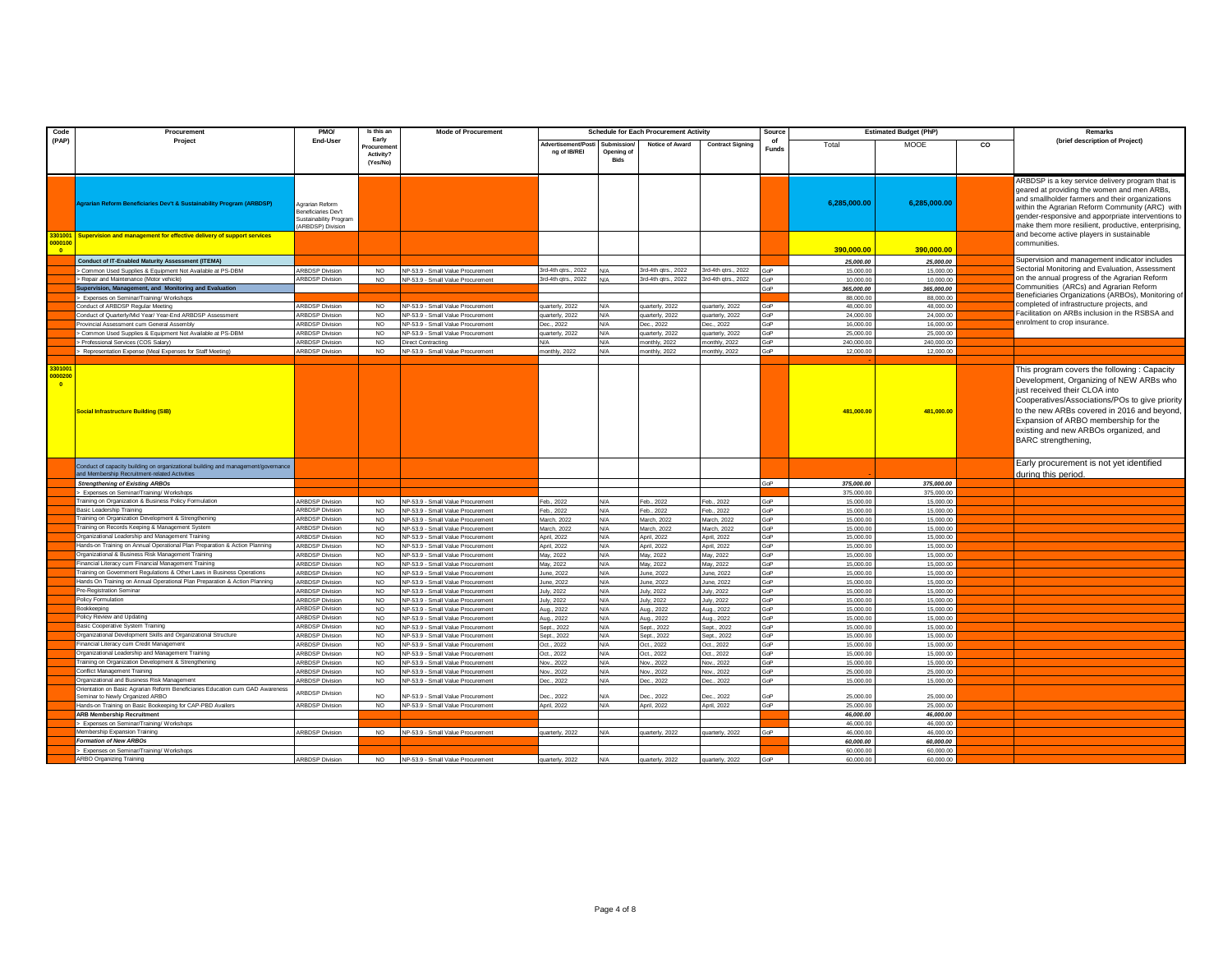| Code  | Procurement                                                                                                                                                                               | PMO/                   | Is this an                                   | <b>Mode of Procurement</b>        |                                                 |                           | <b>Schedule for Each Procurement Activity</b> |                         | Source             |              | <b>Estimated Budget (PhP)</b> |    | Remarks                                                                                                                                                                                                                                                                                                                                                                                                                                                                                  |
|-------|-------------------------------------------------------------------------------------------------------------------------------------------------------------------------------------------|------------------------|----------------------------------------------|-----------------------------------|-------------------------------------------------|---------------------------|-----------------------------------------------|-------------------------|--------------------|--------------|-------------------------------|----|------------------------------------------------------------------------------------------------------------------------------------------------------------------------------------------------------------------------------------------------------------------------------------------------------------------------------------------------------------------------------------------------------------------------------------------------------------------------------------------|
| (PAP) | Project                                                                                                                                                                                   | End-User               | Early<br>Procuremen<br>Activity?<br>(Yes/No) |                                   | Advertisement/Posti Submission/<br>na of IB/REI | Opening of<br><b>Bids</b> | Notice of Award                               | <b>Contract Signing</b> | of<br><b>Funds</b> | Total        | <b>MOOE</b>                   | CO | (brief description of Project)                                                                                                                                                                                                                                                                                                                                                                                                                                                           |
|       | <b>Enterprise Development, Economic and Physical Infrastructure Support</b><br>(EDEPIS)                                                                                                   |                        |                                              |                                   |                                                 |                           |                                               |                         |                    | 2.257,000.00 | 2,257,000.00                  |    | r iuuuu Develupineni anu Cummercialization<br>Farm Business School and support facilities,<br>Marketing Assistance to ARBOs and linking their<br>products to local, national and international<br>market, Input support, equipment and facilities for<br>farm product processing and marketing, Business<br>Development Services, Development of ARBOs to<br>become MF Provider, Credit and MF access and<br>facilitation, insurance quarantees/coverage, and<br>Agri-Insurane for ARBs. |
|       | Gender responsive Value Chain Enterprise Development (Interventions<br>related to Enterprise Management, Profitability and Sustainability) - BDS and<br><b>Support Facility Provision</b> |                        |                                              |                                   |                                                 |                           |                                               |                         |                    | 1.797.000.00 | 1.797.000.00                  |    |                                                                                                                                                                                                                                                                                                                                                                                                                                                                                          |
|       | <b>Development of Products /Services</b>                                                                                                                                                  |                        |                                              |                                   |                                                 |                           |                                               |                         |                    | 17,000.00    | 17,000.00                     |    |                                                                                                                                                                                                                                                                                                                                                                                                                                                                                          |
|       | > Meal expenses on Product Dev't Trainings                                                                                                                                                |                        |                                              | NP-53.9 - Small Value Procurement | April, 2022                                     | $M/\Delta$                | April, 2022                                   | April, 2022             |                    | 17,000.00    | 17,000.00                     |    |                                                                                                                                                                                                                                                                                                                                                                                                                                                                                          |
|       | Village Level Farms-focused Enterprise Development (VLFED) sustaining                                                                                                                     | <b>ARBDSP Division</b> | NO.                                          |                                   |                                                 |                           |                                               |                         |                    | 280,000,00   | 280,000,00                    |    |                                                                                                                                                                                                                                                                                                                                                                                                                                                                                          |
|       | Meal Expenses for Capacity Trainings on VLFED                                                                                                                                             | <b>ARBDSP Division</b> | NO.                                          | NP-53 9 - Small Value Procurement | quarterly, 2022                                 | N/A                       | quarterly, 2022                               | quarterly, 2022         | GoP                | 250,000.00   | 250,000.00                    |    |                                                                                                                                                                                                                                                                                                                                                                                                                                                                                          |
|       | > Training Supplies                                                                                                                                                                       | <b>ARBDSP Division</b> | <b>NO</b>                                    | NP-53.9 - Small Value Procurement | 1st & 3rd gtrs. 2022                            | N/A                       | 1st & 3rd gtrs. 2022                          | 1st & 3rd gtrs. 2022    | GoP                | 10,000.00    | 10,000.00                     |    |                                                                                                                                                                                                                                                                                                                                                                                                                                                                                          |
|       | > Rent/ Lease Expenses (motor vehicles)                                                                                                                                                   | <b>ARBDSP Division</b> | NO.                                          | NP-53.9 - Small Value Procurement | 1st & 3rd gtrs. 2022                            | IN/A                      | 1st & 3rd qtrs. 2022                          | 1st & 3rd gtrs. 2022    | <b>GoP</b>         | 10,000.00    | 10,000,00                     |    |                                                                                                                                                                                                                                                                                                                                                                                                                                                                                          |
|       | Repair and Maintenance (vehicle)                                                                                                                                                          | <b>ARBDSP Division</b> | <b>NO</b>                                    | NP-53.9 - Small Value Procurement | 3rd atr. 2022                                   | $M/\Delta$                | 3rd atr. 2022                                 | 3rd atr. 2022           | GoP                | 10,000.00    | 10,000.00                     |    |                                                                                                                                                                                                                                                                                                                                                                                                                                                                                          |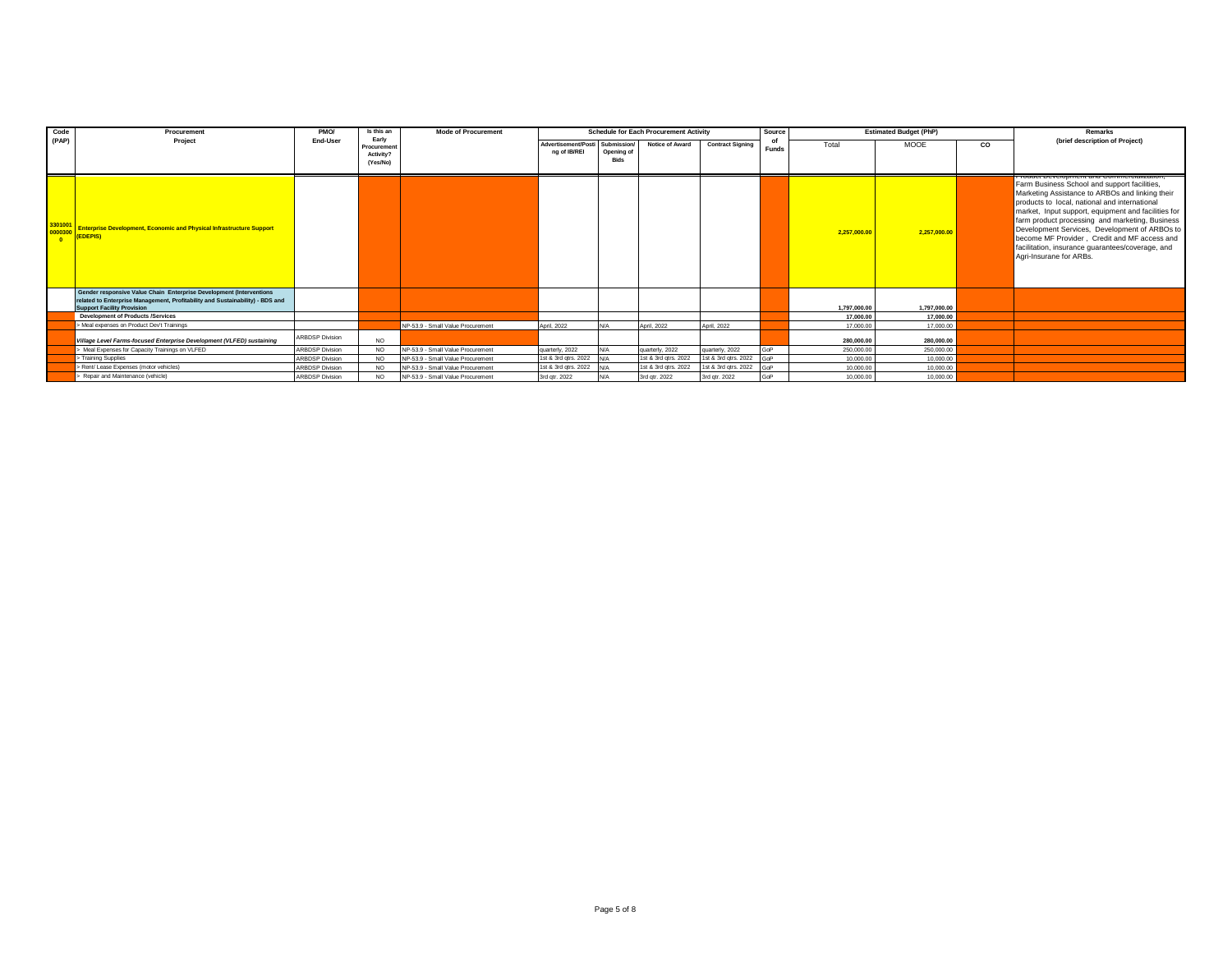| Code  | Procurement                                                                                                     | PMO/                   | Is this an                                   | <b>Mode of Procurement</b>        |                                     |                                          | <b>Schedule for Each Procurement Activity</b> |                            | Source |            | <b>Estimated Budget (PhP)</b> |    | Remarks                        |
|-------|-----------------------------------------------------------------------------------------------------------------|------------------------|----------------------------------------------|-----------------------------------|-------------------------------------|------------------------------------------|-----------------------------------------------|----------------------------|--------|------------|-------------------------------|----|--------------------------------|
| (PAP) | Project                                                                                                         | End-User               | Early<br>Procuremen<br>Activity?<br>(Yes/No) |                                   | Advertisement/Posti<br>ng of IB/REI | Submission/<br>Opening of<br><b>Bids</b> | Notice of Award                               | <b>Contract Signing</b>    | Funds  | Total      | <b>MOOE</b>                   | CO | (brief description of Project) |
|       | Village Level Farms-focused Enterprise Development (VLFED) new                                                  |                        |                                              |                                   |                                     |                                          |                                               |                            |        | 230,000.00 | 230,000.00                    |    |                                |
|       | Meal expenses for Trainings/Consultations on VLFED implementation (new)                                         | <b>ARBDSP Division</b> | NO.                                          | NP-53.9 - Small Value Procurement | quarterly, 2022                     |                                          | uarterly, 2022                                | uarterly, 2022             |        | 200,000.00 | 200,000.00                    |    |                                |
|       | > Supplies                                                                                                      | <b>ARBDSP Division</b> | NO.                                          | NP-53.9 - Small Value Procurement | 3rd & 4th gtrs. 2022                | N/A                                      | 3rd & 4th gtrs. 2022                          | 3rd & 4th gtrs. 2022       | GoP    | 10,000.00  | 10,000.00                     |    |                                |
|       | > Rent/ Lease Expenses (motor vehicles)                                                                         | <b>ARBDSP Division</b> | NO.                                          | NP-53.9 - Small Value Procurement | 3rd & 4th qtrs. 2022                | N/2                                      | 3rd & 4th qtrs. 2022                          | 3rd & 4th qtrs. 2022       | GoP    | 10,000.00  | 10,000.00                     |    |                                |
|       | Repair and Maintenance (vehicle)                                                                                | <b>ARBDSP Division</b> | NO.                                          | NP-53.9 - Small Value Procurement | 3rd & 4th qtrs. 2022                | N/A                                      | 3rd & 4th gtrs. 2022                          | 3rd & 4th gtrs. 2022       |        | 10,000.00  | 10,000.00                     |    |                                |
|       | - Support Facilities and Equipment - Village Level Farms-focused Enterprise<br><b>Development (VLFED)</b>       |                        |                                              |                                   |                                     |                                          |                                               |                            |        | 300.000.00 | 300.000.00                    |    |                                |
|       | > Subsidy for Farm Machinery                                                                                    | <b>ARBDSP Division</b> | <b>NO</b>                                    | <b>Competitive Bidding</b>        | Sept., 2022                         | Sept., 2022                              | Sept., 2022                                   | Sept., 2022                | GoP    | 300,000.00 | 300,000.00                    |    |                                |
|       | <b>PBD Lawyering</b>                                                                                            |                        |                                              |                                   |                                     |                                          |                                               |                            |        | 15,000,00  | 15,000,00                     |    |                                |
|       | > Meal expenses for Trainings                                                                                   |                        |                                              |                                   |                                     |                                          |                                               |                            |        | 15,000.00  | 15,000.00                     |    |                                |
|       | Learning Session on Credit Collection, Loan Monitoring and Customer Relations                                   | <b>ARBDSP Division</b> | <b>NO</b>                                    | NP-53.9 - Small Value Procurement | Aug., 2022                          | N/A                                      | ug., 2022                                     | Aug., 2022                 | GoP    | 7,500.00   | 7,500.00                      |    |                                |
|       | Learning Session on Agri-Business Contract and Negotiation cum Couselling on Land<br>Rights Issues and Concerns | <b>ARBDSP Division</b> | NO.                                          | NP-53.9 - Small Value Procurement | April, 2022                         | N/A                                      | April, 2022                                   | April, 2022                | GoP    | 7,500.00   | 7,500.00                      |    |                                |
|       | Linking Smallholder Farmers to Markets with Microfinance (LINKSFARMM)                                           |                        |                                              |                                   |                                     |                                          |                                               |                            |        | 450,000,00 | 450.000.00                    |    |                                |
|       | > Meal expenses for Trainings                                                                                   |                        |                                              |                                   |                                     |                                          |                                               |                            |        | 400,000.00 | 400.000.00                    |    |                                |
|       | Learning Session for Cluster and ARBO Officers Focused on AGROEnterprises to<br><b>Greater Heights</b>          | <b>ARBDSP Division</b> | <b>NO</b>                                    | NP-53.9 - Small Value Procurement | May, 2022                           | N/A                                      | May, 2022                                     | May, 2022                  | GoP    | 135,000.0  | 135,000.00                    |    |                                |
|       | Learning Session on AGROENTERPRISE Development LINKSFARMM Phase 3 and<br>Cluster Formation in Gloria Site       | <b>ARBDSP Division</b> | NO.                                          | NP-53.9 - Small Value Procurement | July, 2022                          | N/A                                      | luly, 2022                                    | July, 2022                 | GoP    | 135,000.00 | 135,000.00                    |    |                                |
|       | Learning Session on AGROENTERPRISE Development LINKSFARMM                                                       | <b>ARBDSP Division</b> | <b>NO</b>                                    | NP-53.9 - Small Value Procurement | Aug., 2022                          | N/A                                      | Aug., 2022                                    | Aug., 2022                 | GoP    | 130,000.00 | 130,000.00                    |    |                                |
|       | > Supplies                                                                                                      | <b>ARBDSP Division</b> | NO.                                          | NP-53.9 - Small Value Procurement | 2nd & 3rd gtrs. 2022                | N/A                                      | 2nd & 3rd gtrs. 2022                          | 2nd & 3rd gtrs. 2022       | GoP    | 15,000.00  | 15,000.00                     |    |                                |
|       | > Rent/ Lease Expenses (motor vehicles)                                                                         | <b>ARBDSP Division</b> | <b>NO</b>                                    | NP-53.9 - Small Value Procurement | quarterly, 2022                     | N/A                                      | juarterly, 2022                               | uarterly, 2022             | GoP    | 20,000.00  | 20,000.00                     |    |                                |
|       | Repair and Maintenance (vehicle)                                                                                | <b>ARBDSP Division</b> | <b>NO</b>                                    | NP-53.9 - Small Value Procurement | 2nd to 4th qtrs., 2022              |                                          | 2nd to 4th qtrs., 2022                        | 2nd to 4th qtrs., 2022 GoP |        | 15,000.00  | 15,000.00                     |    |                                |
|       | <b>Partnership Against Hunger and Poverty</b>                                                                   |                        |                                              |                                   |                                     |                                          |                                               |                            |        | 205.000.00 | 205.000.00                    |    |                                |
|       | Meal expenses for Trainings                                                                                     |                        |                                              |                                   |                                     |                                          |                                               |                            |        | 200,000.00 | 200,000.00                    |    |                                |
|       | Strategic Plan Review, Operational Planning, Cum BOD and Committess Action<br>Planning                          | <b>ARBDSP Division</b> | NO.                                          | NP-53.9 - Small Value Procurement | quarterly, 2022                     | N/A                                      | quarterly, 2022                               | uarterly, 2022             | GoP    | 200,000.00 | 200.000.00                    |    |                                |
|       | > Supplies                                                                                                      | <b>ARBDSP Division</b> | <b>NO</b>                                    | NP-53.9 - Small Value Procurement | May, 2022                           | N/A                                      | May, 2022                                     | May, 2022                  | GoP    | 5,000.00   | 5,000.00                      |    |                                |
|       | - Support Facilities and Equipment - Partnership Against Hunger & Poverty<br>(PAHP)                             |                        |                                              |                                   |                                     |                                          |                                               |                            |        | 300,000,00 | 300.000.00                    |    |                                |
|       | > Subsidy for Farm Machinery                                                                                    | <b>ARBDSP Division</b> | NO.                                          | <b>Competitive Bidding</b>        | Sept., 2022                         | Sept., 2022                              | Sept., 2022                                   | Sept., 2022                | GoP    | 300,000.00 | 300,000.00                    |    |                                |
|       | <b>Marketing Assistance to ARBOs</b>                                                                            |                        |                                              |                                   |                                     |                                          |                                               |                            |        | 200.000.00 | 200.000.00                    |    |                                |
|       | > Meal expenses for Trainings                                                                                   |                        |                                              |                                   |                                     |                                          |                                               |                            |        | 100,000.00 | 100,000.00                    |    |                                |
|       | <b>Training on Marketing Planning and Strategies</b>                                                            | <b>ARBDSP Division</b> | NO.                                          | NP-53.9 - Small Value Procurement | quarterly, 2022                     | N/A                                      | quarterly, 2022                               | uarterly, 2022             | GoP    | 100,000.0  | 100,000.00                    |    |                                |
|       | > Supplies                                                                                                      | <b>ARBDSP Division</b> | NO.                                          | NP-53.9 - Small Value Procurement | quarterly, 2022                     | N/A                                      | quarterly, 2022                               | juarterly, 2022            | GoP    | 100,000.00 | 100,000.00                    |    |                                |
|       | Provision of Credit and Microfinance Services                                                                   |                        |                                              |                                   |                                     |                                          |                                               |                            |        | 260,000,00 | 260.000.00                    |    |                                |
|       | Development of ARBOs to become MF Provider                                                                      |                        |                                              |                                   |                                     |                                          |                                               |                            |        | 40.000.00  | 40.000.00                     |    |                                |
|       | > Meal expenses for Trainings                                                                                   |                        |                                              |                                   |                                     |                                          |                                               |                            |        | 40.000.00  | 40,000.00                     |    |                                |
|       | Microfinance Technology Transfer cum Job shadowing for Newly Developed<br>Microfinance Provider                 | <b>ARBDSP Division</b> | NO.                                          | NP-53.9 - Small Value Procurement | Aug., 2022                          | N/A                                      | ug., 2022                                     | ug., 2022                  | GoP    | 20,000.00  | 20,000.00                     |    |                                |
|       | Capacity Building for Microfinance Management Team cum Launching                                                | <b>ARBDSP Division</b> | NO.                                          | NP-53.9 - Small Value Procurement | June, 2022                          | N/A                                      | June, 2022                                    | June, 2022                 | GoP    | 20,000.00  | 20,000.00                     |    |                                |
|       | Access of ARBs and ARBOs to Credit and Micofinance Services                                                     |                        |                                              |                                   |                                     |                                          |                                               |                            |        | 220,000.00 | 220,000.00                    |    |                                |
|       | Meal expenses for Trainings                                                                                     |                        |                                              |                                   |                                     |                                          |                                               |                            | GoP    | 150,000.00 | 150,000.00                    |    |                                |
|       | Fraining on Credit & Microfinance Services                                                                      | <b>ARBDSP Division</b> | N <sub>O</sub>                               | NP-53.9 - Small Value Procurement | 2nd-3rd gtrs., 2022                 |                                          | 2nd-3rd gtrs., 2022                           | 2nd-3rd qtrs., 2022        | GoP    | 150,000.0  | 150,000.00                    |    |                                |
|       | > Repair & Maintenance (Office Equipment)                                                                       | <b>ARBDSP Division</b> | <b>NO</b>                                    | NP-53.9 - Small Value Procurement | quarterly, 2022                     | N/A                                      | quarterly, 2022                               | uarterly, 2022             | GoP    | 35,000.00  | 35,000.00                     |    |                                |
|       | > Repair & Maintenance (Office Vehicle)                                                                         |                        | NO.                                          | NP-53.9 - Small Value Procurement | quarterly, 2022                     | N/A                                      | quarterly, 2022                               | Jarterly, 2022             | GoP    | 35,000.00  | 35,000.00                     |    |                                |
|       |                                                                                                                 |                        |                                              |                                   |                                     |                                          |                                               |                            |        |            |                               |    |                                |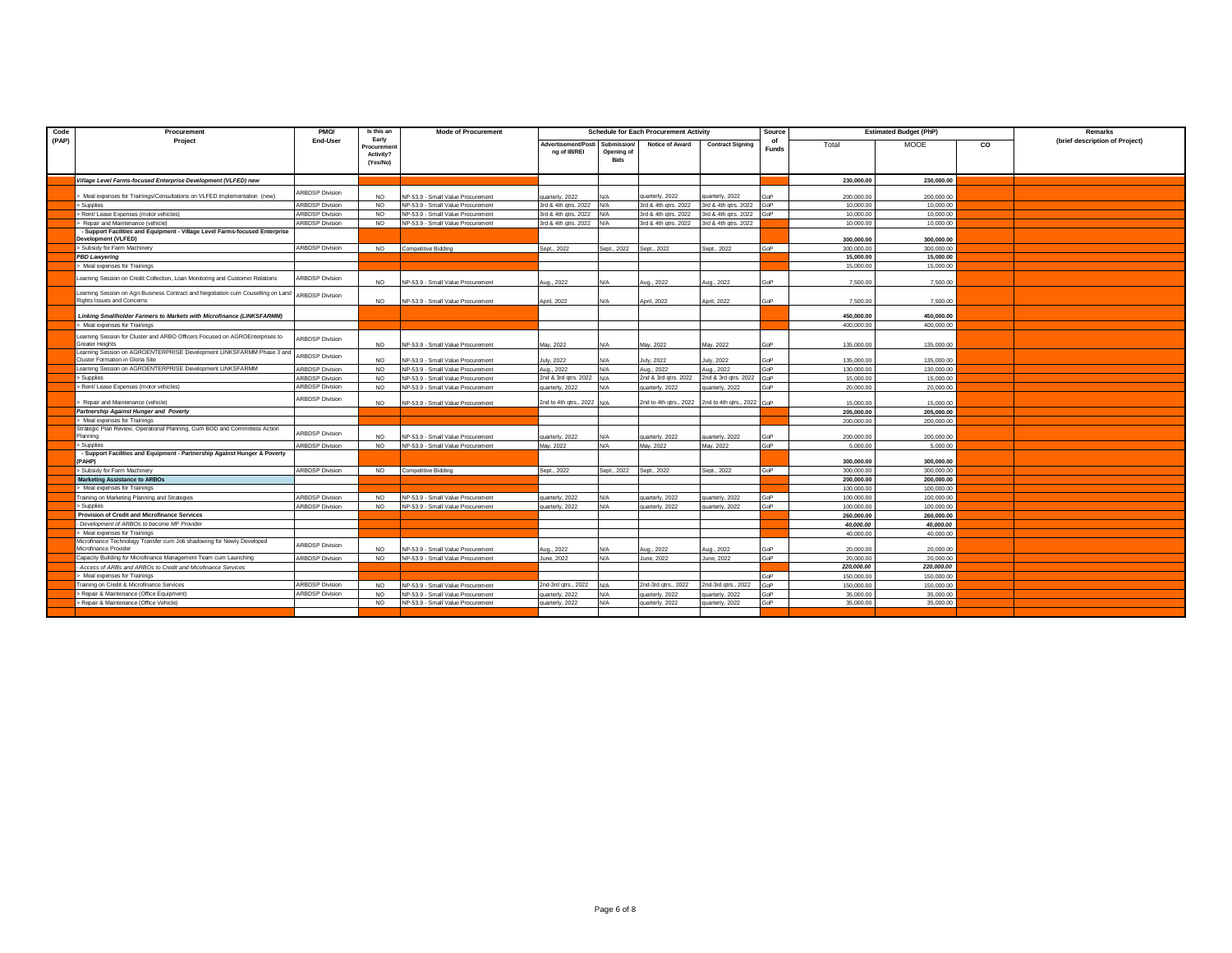| Code               | Procurement                                                                                                                                                                                                               | PMO/                   | Is this an                                    | <b>Mode of Procurement</b>        |                                     |                                          | <b>Schedule for Each Procurement Activity</b> |                         | Source             |               | <b>Estimated Budget (PhP)</b> |    | Remarks                                                                                                                                                                                                                                                                                                                                                                                                               |
|--------------------|---------------------------------------------------------------------------------------------------------------------------------------------------------------------------------------------------------------------------|------------------------|-----------------------------------------------|-----------------------------------|-------------------------------------|------------------------------------------|-----------------------------------------------|-------------------------|--------------------|---------------|-------------------------------|----|-----------------------------------------------------------------------------------------------------------------------------------------------------------------------------------------------------------------------------------------------------------------------------------------------------------------------------------------------------------------------------------------------------------------------|
| (PAP)              | Project                                                                                                                                                                                                                   | End-User               | Early<br>Procurement<br>Activity?<br>(Yes/No) |                                   | Advertisement/Posti<br>ng of IB/REI | Submission/<br>Opening of<br><b>Bids</b> | Notice of Award                               | <b>Contract Signing</b> | of<br><b>Funds</b> | Total         | <b>MOOE</b>                   | CO | (brief description of Project)                                                                                                                                                                                                                                                                                                                                                                                        |
| 3301001<br>0000400 | <b>Climate Resilient Farm Productivity Support</b>                                                                                                                                                                        |                        |                                               |                                   |                                     |                                          |                                               |                         |                    | 3,157,000.00  | 3,157,000.00                  |    | This program involves the provision of the<br>following: Agricultural Extension Services, farm<br>input support provision, farm machineries, pre and<br>post-harvest facilities, Disaster Preparedness &<br>Management, Promotion of WASH Focus<br>Enterprise and WATSAN facilities, and Basic<br><b>Essential Social Services &amp; Access Facilitation to</b><br>Climate Resilient Housing for ARBs and rural infra |
|                    | Sustainable Livelihood Support for Disaster Affected Areas                                                                                                                                                                |                        |                                               |                                   |                                     |                                          |                                               |                         |                    | 750,000,00    | 750,000,00                    |    |                                                                                                                                                                                                                                                                                                                                                                                                                       |
|                    | > Meal expenses for Trainings                                                                                                                                                                                             |                        |                                               |                                   |                                     |                                          |                                               |                         |                    | 700,000.00    | 700,000.00                    |    |                                                                                                                                                                                                                                                                                                                                                                                                                       |
|                    | Community Climate Change Awareness and Disaster Preparedness Caravan Cum<br>Basic Life Support Training with Gender Issues Identification for the ARB Farmers of<br>Four Beneficiaries Organization of SLSDAA in Or. Mdo. | <b>ARBDSP Division</b> | <b>NO</b>                                     | NP-53.9 - Small Value Procurement | 2nd-3rd gtrs., 2022                 | N/A                                      | 2nd-3rd gtrs., 2022                           | 2nd-3rd qtrs., 2022     |                    | 600,000.00    | 600,000.00                    |    |                                                                                                                                                                                                                                                                                                                                                                                                                       |
|                    | Business Planning Workshop Cum Policy Formulation for the Four Proposed<br>Livelihood Projects of the Four ARBO Beneficiaries of SLS-CRFPSP                                                                               | RBDSP Division         | NO.                                           | NP-53.9 - Small Value Procurement | Mar., 2022                          | N/A                                      | Mar., 2022                                    | Mar., 2022              |                    | 100,000.00    | 100,000.00                    |    |                                                                                                                                                                                                                                                                                                                                                                                                                       |
|                    | Supplies                                                                                                                                                                                                                  | <b>ARBDSP Division</b> | NO.                                           | NP-53.9 - Small Value Procurement | 2nd-3rd atrs., 2022                 | N/A                                      | 2nd-3rd atrs., 2022                           | 2nd-3rd atrs., 2022     | GoP                | 20,000.00     | 20,000.00                     |    |                                                                                                                                                                                                                                                                                                                                                                                                                       |
|                    | > Rent/ Lease (motor vehicles)                                                                                                                                                                                            | <b>ARBDSP Division</b> | N <sub>O</sub>                                | NP-53.9 - Small Value Procurement | 2nd-3rd atrs., 2022                 | N/A                                      | 2nd-3rd gtrs., 2022                           | 2nd-3rd atrs., 2022     | GoP                | 20,000.00     | 20,000.00                     |    |                                                                                                                                                                                                                                                                                                                                                                                                                       |
|                    | > Repair and Maintenance (vehicle)                                                                                                                                                                                        | <b>ARBDSP Division</b> | NO.                                           | NP-53.9 - Small Value Procurement | 2nd-3rd atrs., 2022                 | N/A                                      | 2nd-3rd gtrs., 2022                           | 2nd-3rd gtrs., 2022     | GoP                | 10,000.00     | 10,000.00                     |    |                                                                                                                                                                                                                                                                                                                                                                                                                       |
|                    | Farm Machineries/Equipment - Sustainable Livelihood Support for Disaster<br><b>Affected Areas</b>                                                                                                                         |                        |                                               |                                   |                                     |                                          |                                               |                         |                    | 1.000.000.00  | 1.000.000.00                  |    |                                                                                                                                                                                                                                                                                                                                                                                                                       |
|                    | > Subsidy for Farm Machinery                                                                                                                                                                                              | <b>ARBDSP Division</b> | NO.                                           | <b>Competitive Bidding</b>        | Oct. 2022                           | Oct. 2022                                | Oct. 2022                                     | Oct. 2022               | GoP                | 1.000.000.00  | 1.000.000.00                  |    |                                                                                                                                                                                                                                                                                                                                                                                                                       |
|                    | Maior Crop-based Block Farm Productivity Enhancement                                                                                                                                                                      |                        |                                               |                                   |                                     |                                          |                                               |                         |                    | 300.000.00    | 300,000,00                    |    |                                                                                                                                                                                                                                                                                                                                                                                                                       |
|                    | > Meal expenses for Trainings                                                                                                                                                                                             |                        |                                               |                                   |                                     |                                          |                                               |                         |                    | 250,000.00    | 250,000.00                    |    |                                                                                                                                                                                                                                                                                                                                                                                                                       |
|                    | Business Planning Workshop Cum Policy Formulation for the Four Proposed<br>Livelihood Projects of the ARBO Beneficiary of MBF-CRFPSP                                                                                      | RBDSP Division         | NO.                                           | NP-53.9 - Small Value Procurement | quarterly, 2022                     | N/A                                      | quarterly, 2022                               | quarterly, 2022         | GoP                | 250,000.00    | 250,000.00                    |    |                                                                                                                                                                                                                                                                                                                                                                                                                       |
|                    | > Supplies                                                                                                                                                                                                                | <b>ARBDSP Division</b> | NO.                                           | NP-53 9 - Small Value Procurement | 2nd-3rd atrs., 2022                 | N/A                                      | 2nd-3rd atrs., 2022                           | 2nd-3rd atrs., 2022     | GoP                | 20,000.00     | 20,000.00                     |    |                                                                                                                                                                                                                                                                                                                                                                                                                       |
|                    | > Rent/ Lease (motor vehicles)                                                                                                                                                                                            | <b>ARBDSP Division</b> | <b>NO</b>                                     | NP-53.9 - Small Value Procurement | 2nd-3rd atrs., 2022                 | N/A                                      | 2nd-3rd atrs., 2022                           | 2nd-3rd atrs., 2022     | GoP                | 20,000.00     | 20,000.00                     |    |                                                                                                                                                                                                                                                                                                                                                                                                                       |
|                    | > Repair and Maintenance (vehicle)                                                                                                                                                                                        | <b>ARBDSP Division</b> | NO.                                           | NP-53.9 - Small Value Procurement | Oct. 2022                           | N/A                                      | Oct., 2022                                    | Oct., 2022              | GoP                | 10,000.00     | 10,000.00                     |    |                                                                                                                                                                                                                                                                                                                                                                                                                       |
|                    | Farm Machineries/Equipment - Major Crop-based Block Farm Productivity<br>Enhancement                                                                                                                                      |                        |                                               |                                   |                                     |                                          |                                               |                         |                    | 1,000,000.00  | 1,000,000.00                  |    |                                                                                                                                                                                                                                                                                                                                                                                                                       |
|                    | > Subsidy for Farm Machinery                                                                                                                                                                                              | <b>ARBDSP Division</b> | <b>NO</b>                                     | Competitive Bidding               | Oct., 2022                          | Oct., 2022                               | Oct., 2022                                    | Oct., 2022              | GoP                | 1.000.000.00  | 1.000.000.00                  |    |                                                                                                                                                                                                                                                                                                                                                                                                                       |
|                    | WASH-Focused Enterprise/ Livelihood (Community Potable Water, Sanitation<br>and Hygiene)                                                                                                                                  |                        |                                               |                                   |                                     |                                          |                                               |                         |                    | 27.000.00     | 27.000.00                     |    |                                                                                                                                                                                                                                                                                                                                                                                                                       |
|                    | > Meal expenses for Trainings                                                                                                                                                                                             |                        |                                               |                                   |                                     |                                          |                                               |                         |                    | 27,000.00     | 27,000.00                     |    |                                                                                                                                                                                                                                                                                                                                                                                                                       |
|                    | Training on WATSAN Facilities Operations                                                                                                                                                                                  | <b>ARBDSP Division</b> | NO.                                           | NP-53.9 - Small Value Procurement | Sept., 2022                         | N/A                                      | Sept., 2022                                   | Sept., 2022             | GoP                | 27,000.00     | 27,000.00                     |    |                                                                                                                                                                                                                                                                                                                                                                                                                       |
|                    | > Subsidy for Equipment                                                                                                                                                                                                   | <b>ARBDSP Division</b> | <b>NO</b>                                     | Competitive Bidding               | Sept., 2022                         | Sept., 2022                              | Sept., 2022                                   | Sept., 2022             | GoP                | 80.000.00     | 80,000,00                     |    |                                                                                                                                                                                                                                                                                                                                                                                                                       |
|                    | <b>GRAND TOTAL</b>                                                                                                                                                                                                        |                        |                                               |                                   |                                     |                                          |                                               |                         |                    | 18.537.400.00 | 18.537.400.00                 |    |                                                                                                                                                                                                                                                                                                                                                                                                                       |
|                    |                                                                                                                                                                                                                           |                        |                                               |                                   |                                     |                                          |                                               |                         |                    |               |                               |    |                                                                                                                                                                                                                                                                                                                                                                                                                       |